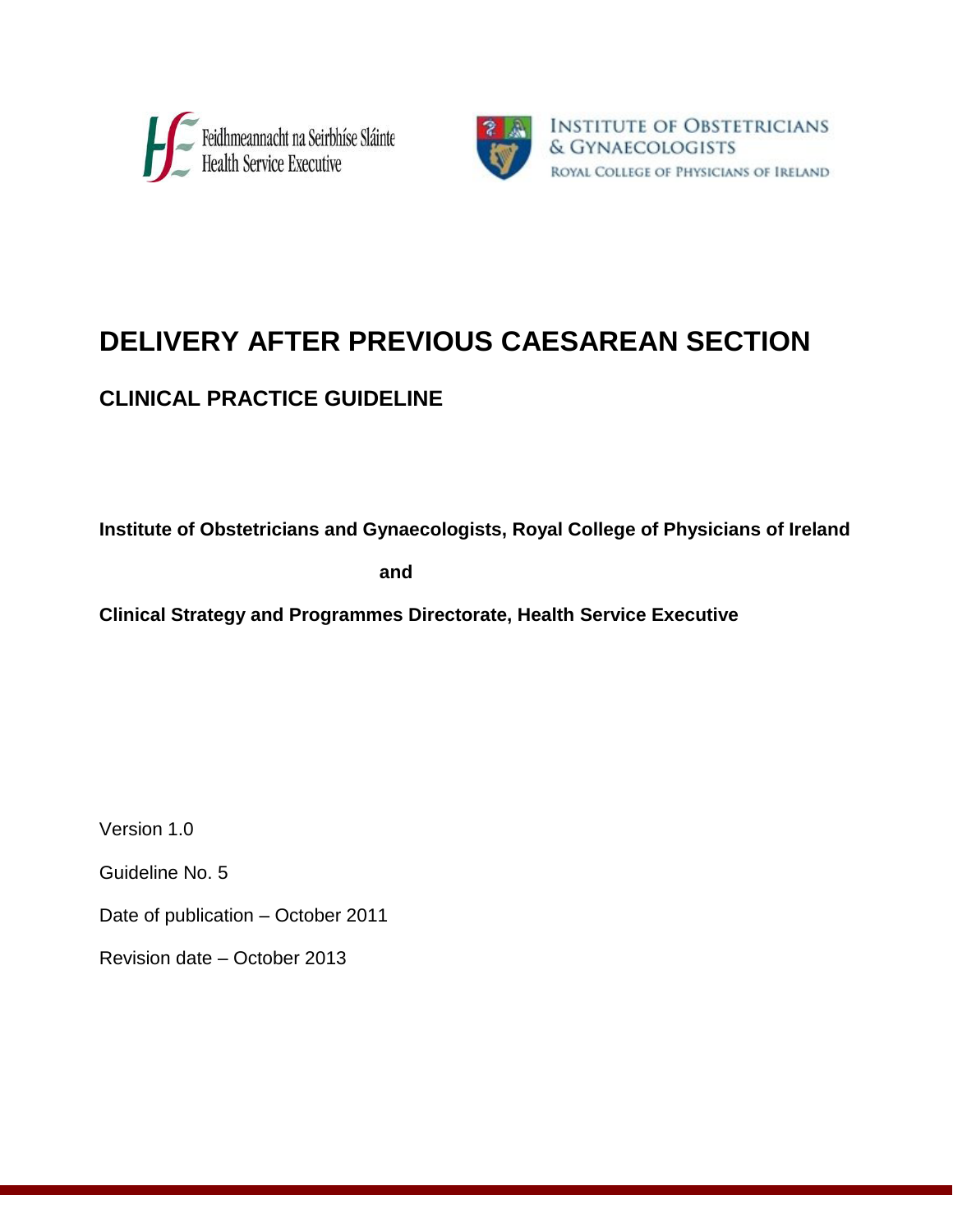# **Table of Contents**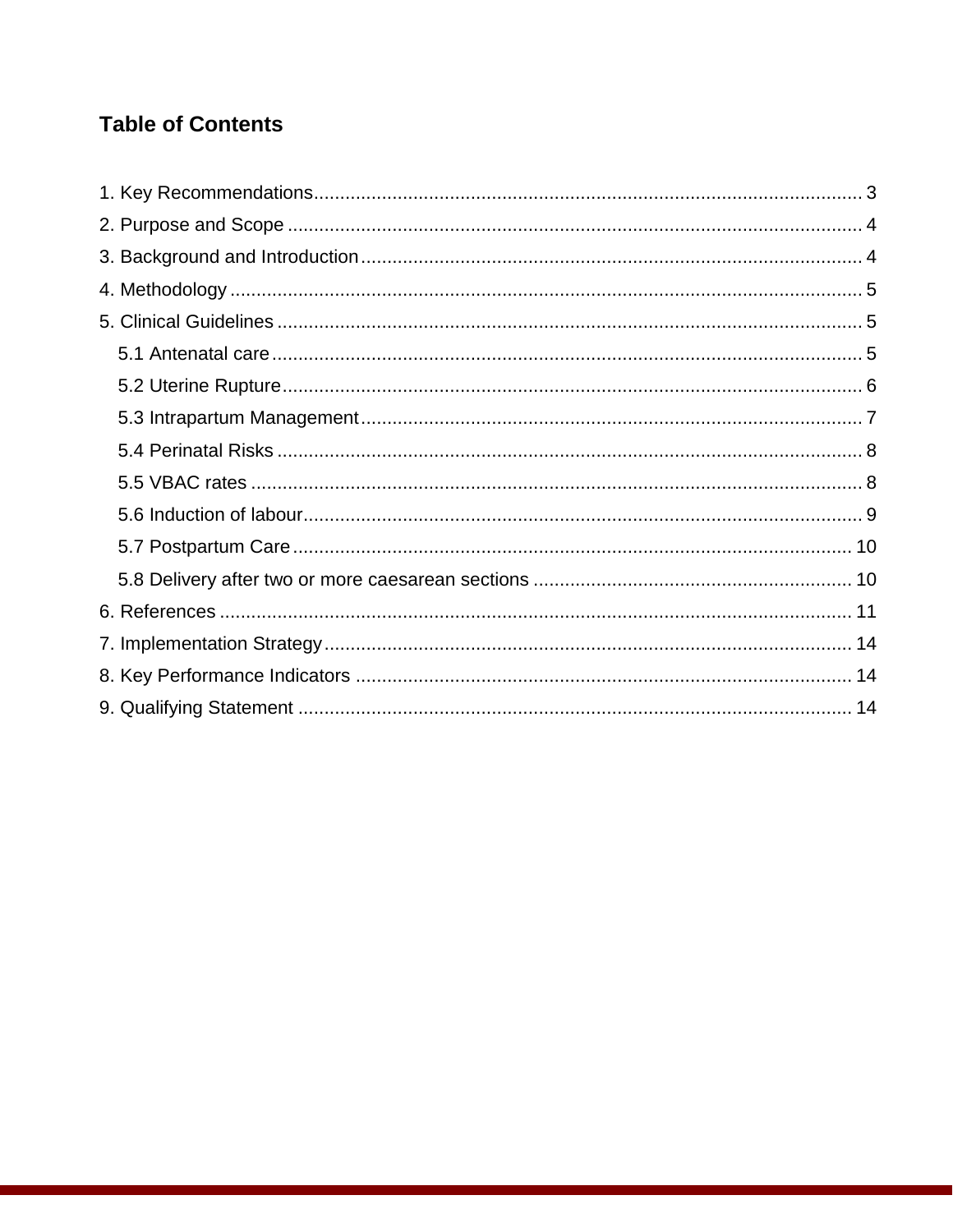# <span id="page-2-0"></span>**1. Key Recommendations**

- All women with a previous caesarean section (CS) should have an ultrasound examination before 32 weeks gestation for placental localisation.
- Women with one previous caesarean section should be formally reviewed by a senior obstetrician early in pregnancy to discuss the management of the pregnancy and the mode of delivery. The review should be recorded in the case notes.
- The term uterine "dehiscence" should be reserved for an incomplete uterine rupture, which is asymptomatic and is usually diagnosed at caesarean section.
- Women with a previous vertical scar on the body of the uterus may experience a rupture antepartum and thus, may require observation in hospital during the third trimester.
- Women with a previous vertical incision on the uterine body should be delivered by an elective repeat section.
- Women for a planned repeat CS who present with abdominal pains or signs of labour should be reviewed by a senior obstetrician because it may be necessary to expedite the repeat CS.
- Uterine rupture usually presents intrapartum with fetal heart rate abnormalities. In a woman with a previous CS who is in labour, a decision to perform a fetal blood sample may lead to a delay in delivery with adverse consequences.
- In a woman with a previous CS, oxytocin augmentation of labour should only be administered with clear instructions following a full clinical assessment, including vaginal examination, by a senior obstetrician.
- Uterine rupture may present with a primary postpartum haemorrhage, which is either concealed intrabdominally or revealed vaginally. The diagnosis of uterine rupture should be considered in a woman with a uterine scar if primary postpartum haemorrhage does not respond to oxytocic agents.
- The decision to use vaginal prostaglandins in a woman with a previous uterine scar should only be made by a senior obstetrician.
- If a uterine rupture occurs, it is recommended that the woman is reviewed by a consultant obstetrician within 48 hours of laparotomy to discuss her care and answer any questions raised by her or her family.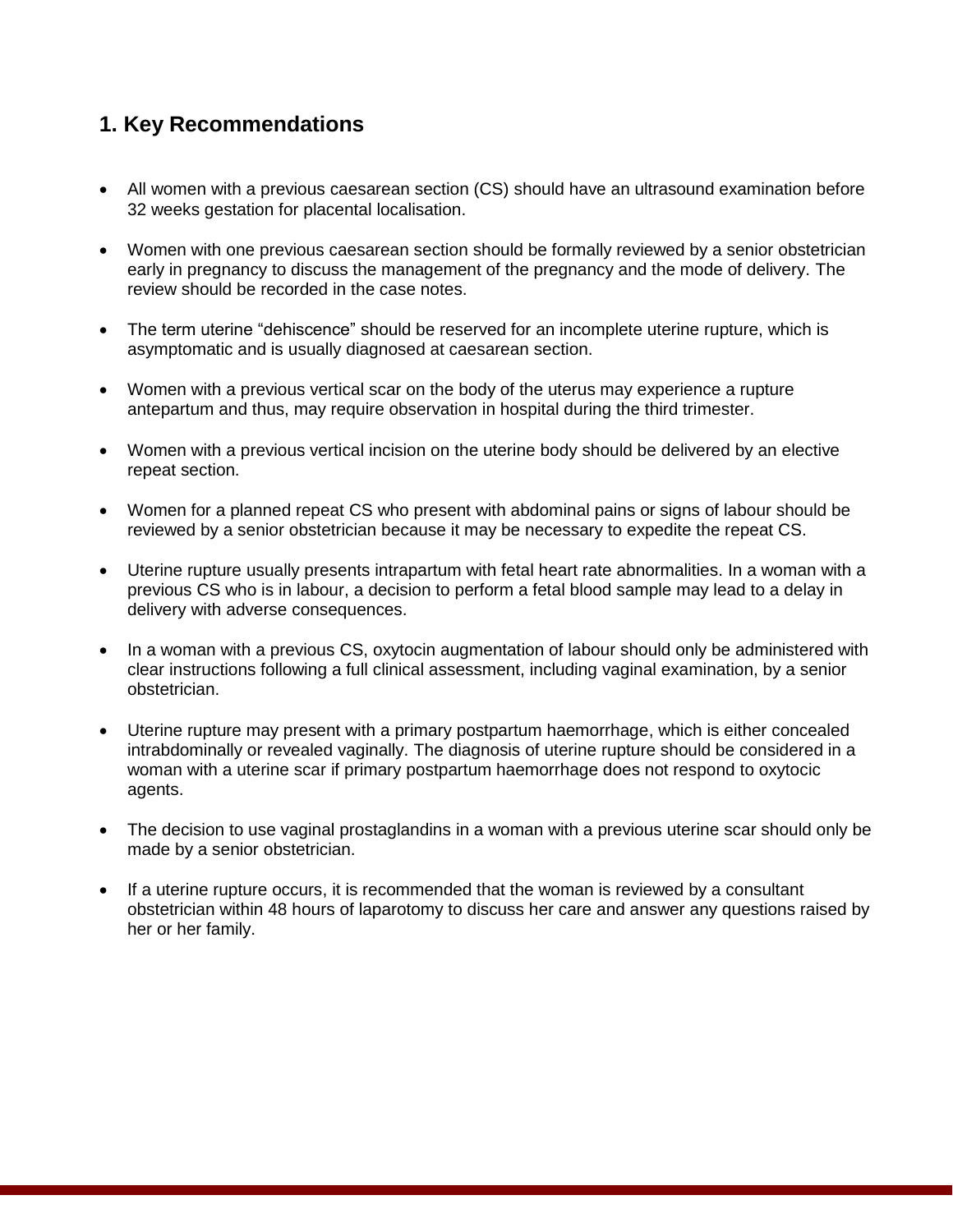### <span id="page-3-0"></span>**2. Purpose and Scope**

The purpose of this guideline is to improve the management of women with a history of one previous caesarean section (CS). These guidelines are intended for maternity care health professionals, including those in training, who are working in HSE-funded maternity services. They are designed to guide clinical judgement but not replace it. In individual cases a healthcare professional may, after careful consideration, decide not to follow a guideline if it is deemed to be in the best interests of the woman and her baby.

# <span id="page-3-1"></span>**3. Background and Introduction**

It is nearly a century since Craigin's original dictum "once a caesarean, always a caesarean", which was published in the New York Medical Journal (Craigin, 1916). It may not be appreciated that at the time caesarean deliveries were performed with a vertical incision in the uterus and that the lower segment transverse incision was not popularised until the 1920s. The consensus in clinical practice remains once a vertical incision on the uterine body at the time of a prior section, always a repeat caesarean.

In Europe, a trial of labour after caesarean section (TOLAC) has been standard practice, driven in part because of obstetric concerns about the maternal mortality and morbidity associated with CS. It is only since the 1950's that papers reporting on TOLAC emerged from the United States. With advances in clinical practice, CS became safer and rates started to increase. As CS rates increased the National Institute of Health (NIH) held a Consensus Development conference in 1980. Subsequently, a policy encouraging TOLAC was adopted, and the overall vaginal birth after caesarean section (VBAC) rate reached 28% in the United States by 1996 with an associated decrease in the overall CS rate (Scott, 2011).

In 1996, however, a study of 6138 women from Nova Scotia with a previous CS was published reporting that major maternal complications, including uterine rupture (UR), were almost doubled (1.6 v 0.8%) in the TOLAC group compared with the group of women who had an elective repeat CS (McMahon et al 1996). All 10 cases of UR occurred in the TOLAC group. In another population-based study of 20,095 women in Washington State, the authors concluded that for women with one prior CS, the risk of UR was higher among those who labour was induced than among those with repeated CS without labour (Lydon-Rochelle et al, 2001).

A large prospective American study of women with a singleton gestation and prior CS was conducted at 19 academic medical centres (Landon et al, 2004). The authors concluded that a trial of labour after prior caesarean was associated with a greater perinatal risk than elective repeat caesarean, although absolute risks were low. There is now emerging evidence that these publications in the influential New England Journal of Medicine contributed to a reversal of the trend in VBAC rates (Scott, 2011).

Data from the National Centre for Health Statistics have shown that VBAC rates in the United States are now in single figure percentages (Scott, 2011). An ACOG survey showed that between 2003-6, 26% of American obstetricians were no longer prepared to offer a TOLAC regardless of prior vaginal delivery experience. This decrease in TOLAC rates has led to the overall CS rates in the United States to rise again, which has prompted calls for further reconsideration of national policies for the management of women with a previous CS (Scott, 2011; Queneen 2011).

In Ireland there are no published national VBAC rates. Agreement has been reached with the National Perinatal Reporting System (ESRI) that this information will be collected in the future.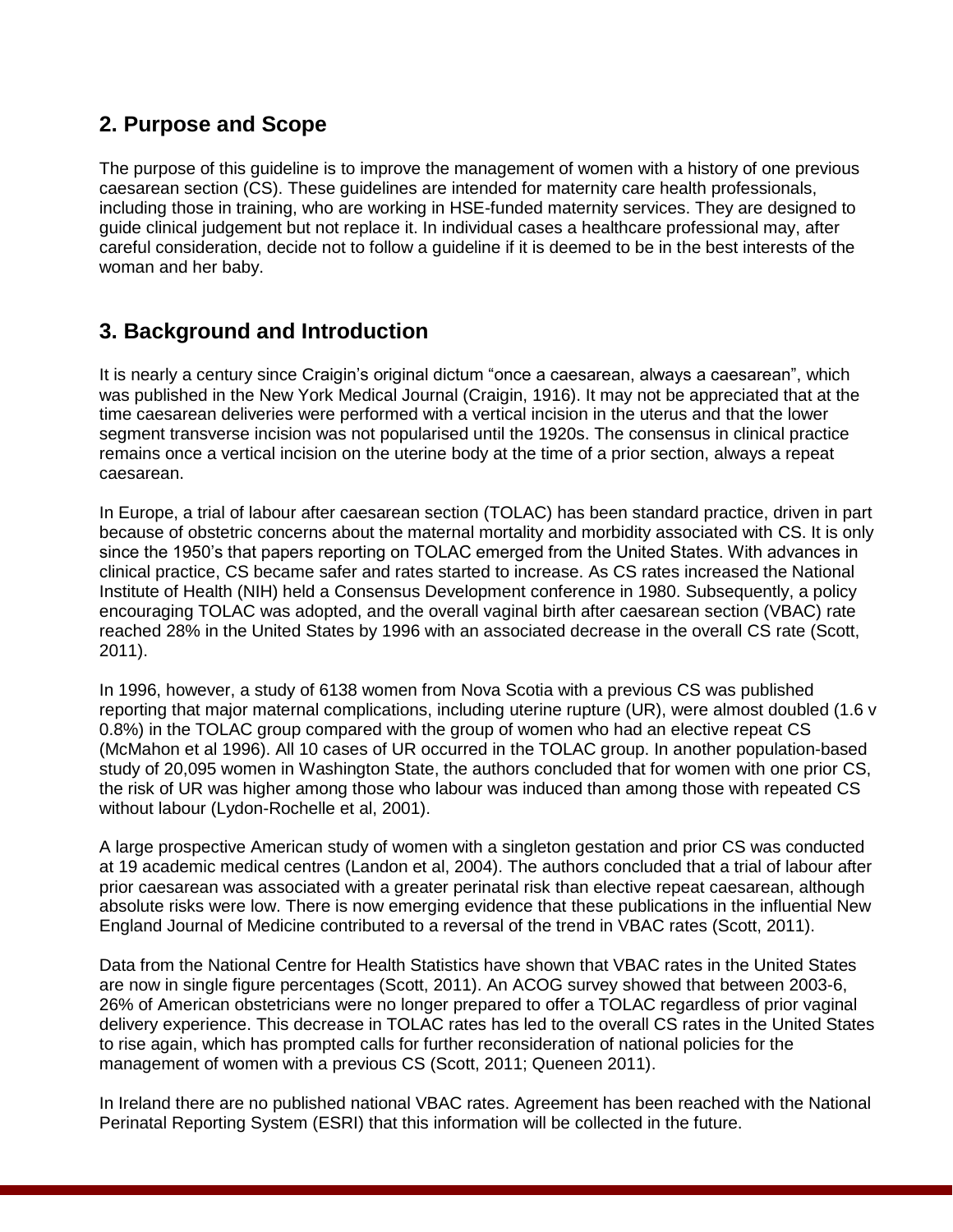# <span id="page-4-0"></span>**4. Methodology**

Medline and the Cochrane Database of Systematic Reviews were searched using terms relating to previous CS, labour and pregnancy complications. Searches were confined to the titles of English language articles published between August 2001 and July 2011. Relevant meta-analyses, systematic reviews, intervention and observational studies were sought.

Guidelines reviewed included the Society of Obstetricians and Gynaecologists of Canada (2005), Clinical Practice Guideline; Royal College of Obstetricians and Gynaecologists (RCOG) Guideline 45 (2007); American College of Obstetricians and Gynecologists (ACOG) Practice Bulletin no. 115 (ACOG, 2010), Australian and New Zealand College of Obstetricians and Gynaecologists (ANZOG) guideline (2010). Interestingly, there is evidence of inconsistencies between national guidelines (Foureur et al, 2010; Bujold, 2010). There is also a lack of randomised controlled trials to guide the management of women with a previous CS (Patel and Jain, 2010). Thus, practice is guided not only by published guidelines but also by the large number of observational studies and clinical reviews, which have been published (Dodd et al, 2004; Guise et al, 2010; WHO, 2005; NIH, 2010).

The principal guideline developer was Professor Michael Turner, Professor of Obstetrics and Gynaecology at the UCD Centre for Human Reproduction, Coombe Women and Infants University Hospital, Dublin. The guideline was peer-reviewed by: Dr Fionnuala Breathnach (Rotunda), Dr Sharon Cooley (JOGS), Professor Declan Devane (Midwifery), Dr Jennifer Donnelly (JOGS), Dr Michael Gannon (Mullingar), Dr Emma Kilgariff (GP). The guideline was also reviewed by the Association for the Improvement of the Maternity Services (AIMS) and the Clinical Advisory Group of the Institute of Obstetricians and Gynaecologists

#### **Abbreviations**

CS: Caesarean Section TOLAC: Trial of Labour after Caesarean Section UR: Uterine Rupture VBAC: Vaginal Birth after Caesarean Section

# <span id="page-4-1"></span>**5. Clinical Guidelines**

#### <span id="page-4-2"></span>**5.1 Antenatal care**

Women with a previous CS who have their labour induced are more likely to have a failed VBAC (Landon et al, 2004). Therefore, women with a history of a previous CS should have an ultrasound for the purpose of establishing gestational age. The accurate dating of the pregnancy may help avoid unnecessary induction of labour, for example for postdates, and thus any risks associated with oxytocic agents for induction may be avoided. **All women with a previous caesarean section should also have an ultrasound examination before 32 weeks gestation for placental localisation** because they have an increased risk of placenta praevia, and less commonly of placenta accreta. The risk of placenta accreta increases with the number of previous caesareans (Silver et al, 2006; Solheim et al, 2011).

If abnormal placental localisation is diagnosed before delivery this facilitates advanced planning to ensure that both a senior obstetrician and anaesthetist are available for delivery and that adequate blood is cross-matched. It also gives an opportunity to prepare the woman and her family for the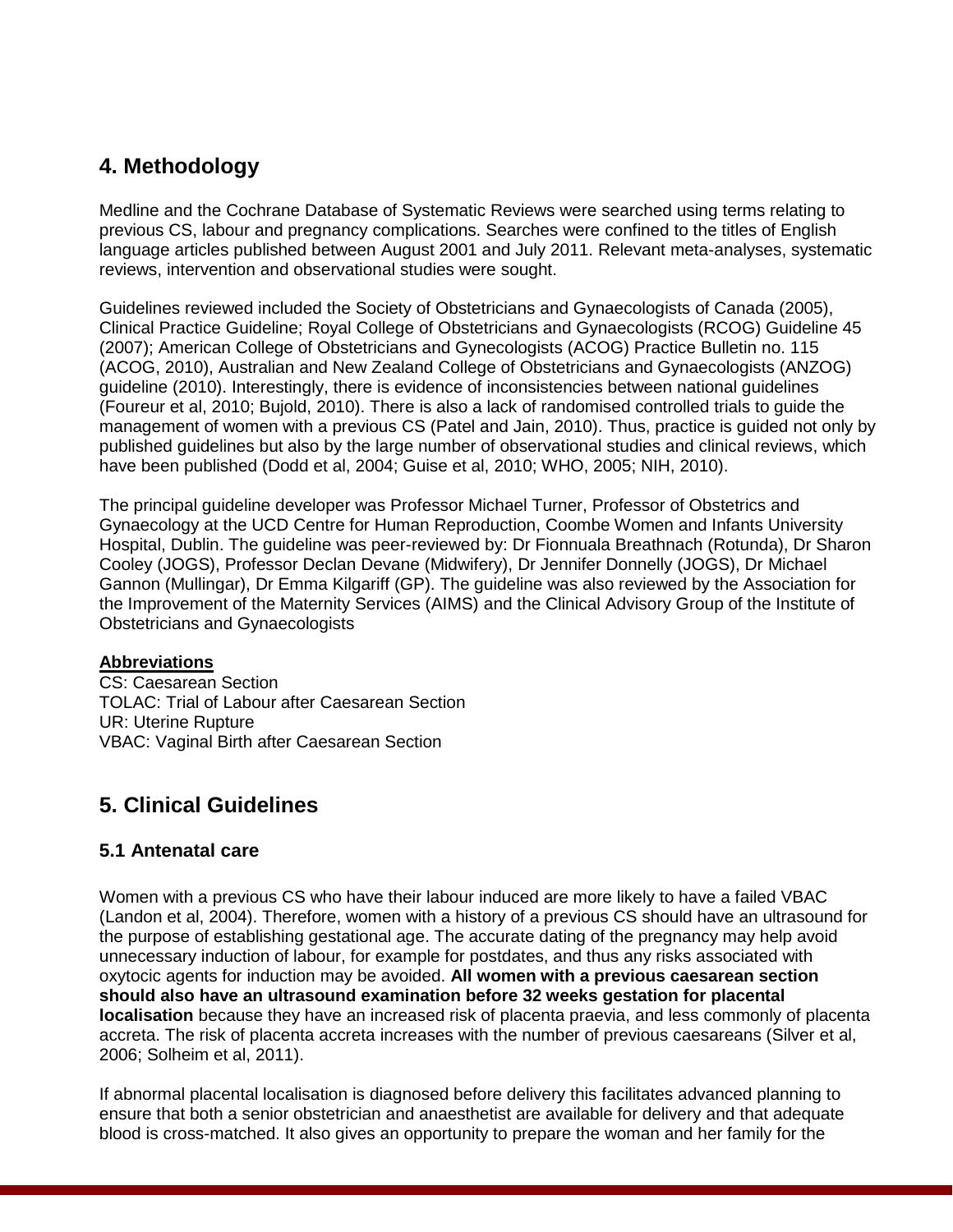possibility of peripartum hysterectomy if intraoperative haemorrhage cannot be controlled. The Programme has commissioned a separate guideline for the management of placenta accreta.

**Women with one previous CS should be reviewed formally by a senior obstetrician early in pregnancy to discuss the management of the pregnancy and the mode of delivery.** The views of the woman should be sought, including her plans for future pregnancies. This discussion may include information on a reduction of postnatal morbidity associated with successful VBAC (Odibo and Macones, 2003) and on the risks of uterine rupture (Turner, 2011). This discussion should be summarised in the woman's records and communicated to her general practitioner if the woman is participating in a combined antenatal care scheme. Some units may choose to prepare a patient information leaflet. Any plans for delivery should be recorded in the notes by the senior obstetrician on the mutual understanding that the clinical circumstances can change as pregnancy advances. It is also preferable that any request for tubal ligation is discussed and recorded early in the pregnancy because the acquisition of informed consent for sterilisation is problematic if deferred until delivery is imminent.

If an individual obstetrician or maternity unit is unwilling to consider a TOLAC in any circumstances, then women who want a VBAC should be referred to another obstetrician or unit.

#### <span id="page-5-0"></span>**5.2 Uterine Rupture**

Uterine rupture (UR) is an uncommon but catastrophic outcome of pregnancy with an increase in maternal and perinatal mortality and morbidity (Leung G et al, 1993). There are two types of rupture; complete rupture involves the full thickness of the uterine wall and incomplete rupture occurs when the visceral peritoneum remains intact. It is important to make this distinction because there are significant differences between the two in terms of clinical presentation and complication rates.

Complete rupture usually presents as a dramatic emergency, which is potentially life-threatening for both mother and baby. Incomplete rupture presents typically as an asymptomatic dehiscence of a previous uterine scar found, but not always reported, at the time of CS. It is almost always uncomplicated. It is also possible that asymptomatic scar dehiscence can occur with a vaginal delivery but remain undiagnosed.

When it comes to measuring rates of UR, it is cases of complete rupture that are the clinically most important and that are likely to be reported accurately. In modern obstetric practice, complete rupture usually occurs in a uterus usually scarred by a previous CS. **Thus, it is recommended that the term uterine "dehiscence" is reserved for an incomplete uterine rupture.**

In a woman with one previous caesarean, the decision to opt for a planned elective repeat CS or a planned trial of labour may be influenced by the perceived risk of UR. National guidelines and large reviews quote different risks, for example, 0.2-1.5% (SOGC 2005), 1.0% (WHO 2005), 0.2-0.7% (RCOG 2007), 0.5-.7% (RANZCOG 2010), 0.5% (AHRQ 2010), 0.5-0.9% (ACOG 2010). In the setting of a large Irish maternity hospital with strict guidelines for a TOLAC, the UR rate was 2 per 1000 overall, and 1 per 1000 for women in spontaneous labour who did not receive oxytocin augmentation (Turner et al, 2006).

The different rates may be explained by different methodological designs and definitions of scar rupture. Comparisons are also hindered by limitations in coding and verification (Foureur et al, 2010). The rates may also be influenced by clinical factors and by the healthcare setting with some guidelines, for example, including women with multiple previous CS when quoting UR rates (ACOG, 2010).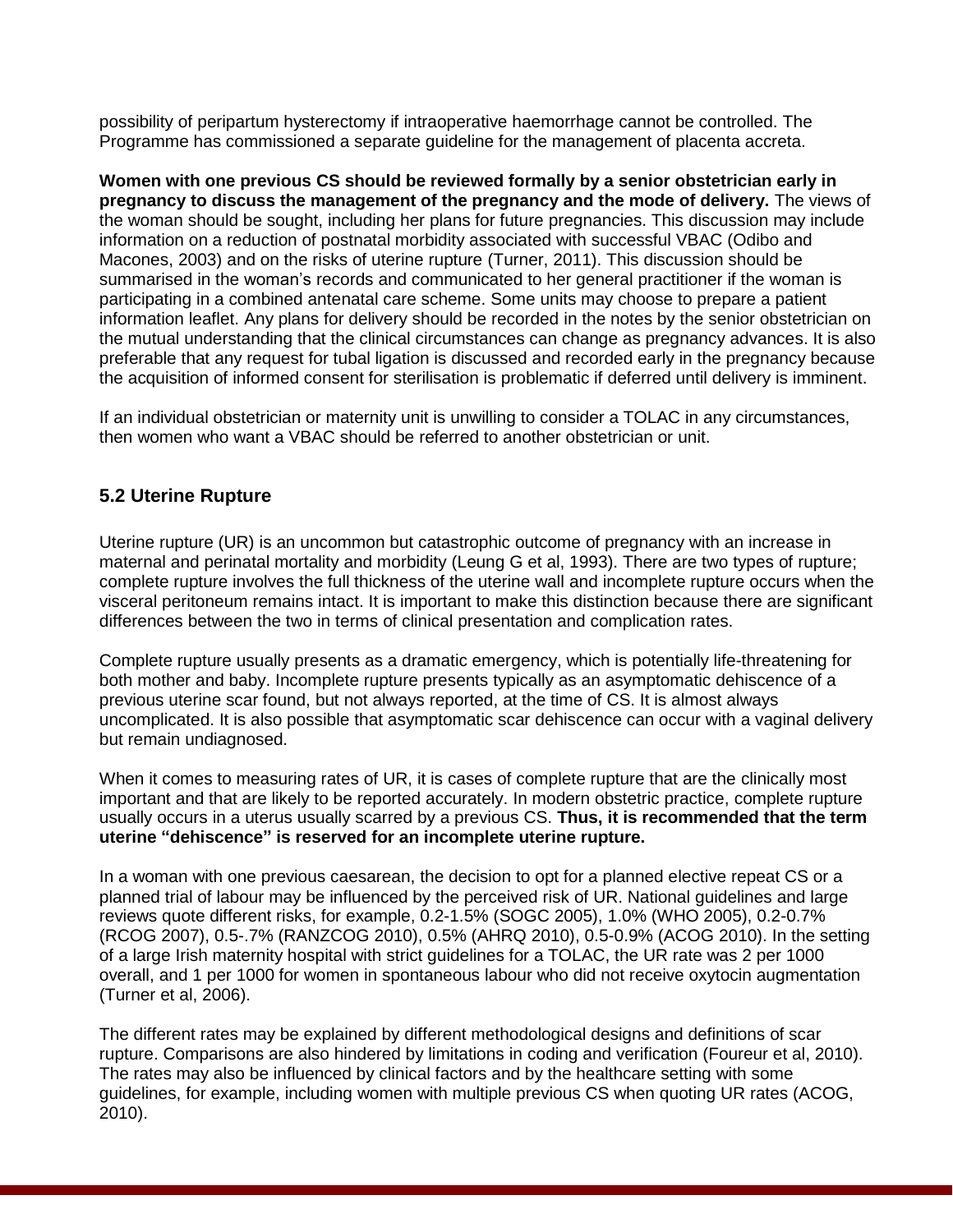There are a number of key influences on the risk of UR with an attempted VBAC. Women with a previous vertical incision at the time of CS are at a higher risk of UR. A vertical incision may not be recorded in the summary records of previous births and is more likely to have occurred if the previous CS was performed preterm (Khalifeh et al, 2010).

Particular attention should be paid to the details of the previous delivery and/or labour. The records from the previous CS should, where possible, be available and scrutinised by a senior obstetrician at the first antenatal visit. With increasing migration of women, the previous records may be unavailable and additional caution should be exercised in cases where these details are unknown. Giving women a photocopy of their CS operation notes is helpful for any future antenatal care.

There is evidence that **women with a previous scar on the body of the uterus may experience a rupture antepartum (Turner, 2002).** However, rupture of a previous low transverse incision is usually diagnosed intrapartum or postpartum. Thus, women with a previous vertical scar on the body of the uterus may require hospitalisation in the third trimester for observation, particularly if they present with abdominal pain or signs of impending labour. There is a consensus that **women with a previous vertical incision on the uterine body should be delivered by an elective repeat section (Turner, 2002).** Due to the risk of antepartum rupture, consideration should also be given to administering corticosteroids to mature the fetal lungs and to delivering the baby before 39 weeks gestation.

In women with a previous low transverse CS, factors that have been reported to increase the risk of UR include multiple previous CS, no previous vaginal delivery, a short interpregnancy interval, one layer uterine closure, prior preterm CS, induction of labour and oxytocic augmentation (Landon, 2010).

In women with a planned elective repeat CS, labour may supervene before the CS resulting in UR. Thus, **women who are booked for a repeat CS who present with abdominal pains or signs of labour should be reviewed by a senior obstetrician because it may be necessary to expedite the repeat CS.** In a woman at term where a repeat CS is planned, a risk of UR of 0.05% has been reported (Spong et al, 2007).

#### <span id="page-6-0"></span>**5.3 Intrapartum Management**

As **UR intrapartum usually presents with fetal heart rate abnormalities**, it is recommended that all women with a previous CS have continuous electronic fetal monitoring during labour (Scott, 2011). This may be achieved successfully with an abdominal monitor with recourse to fetal scalp electrode where loss of contact is present. If there is evidence of abnormal fetal heart rate patterns on the CTG, the diagnosis of UR should be considered and delivery expedited.

In the presence of CTG abnormalities, it is common practice to perform a fetal blood sample to check the pH for evidence of fetal hypoxia. This procedure may incur a delay which could have catastrophic consequences should the CTG abnormalities be a reflection of uterine rupture. Furthermore, there is only low level evidence that the use of FBS in conjunction with continuous CTGs reduces CS rates (Alfirevic et al 2006). Therefore, **a decision to proceed with a fetal blood sample should only be taken by a senior obstetrician who is clinically confident that the uterus has not already started to rupture.** 

Concerns have been expressed in the past that the use of epidural analgesia in labour may mask the clinical presentation of UR. There is no high quality evidence of the benefit of withholding an epidural in these women and such withholding is not recommended. However, careful attention should be paid to the intravenous preloading and to optimising the dose of anaesthetic. This will ensure that fetal heart rate abnormalities post-epidural are minimised.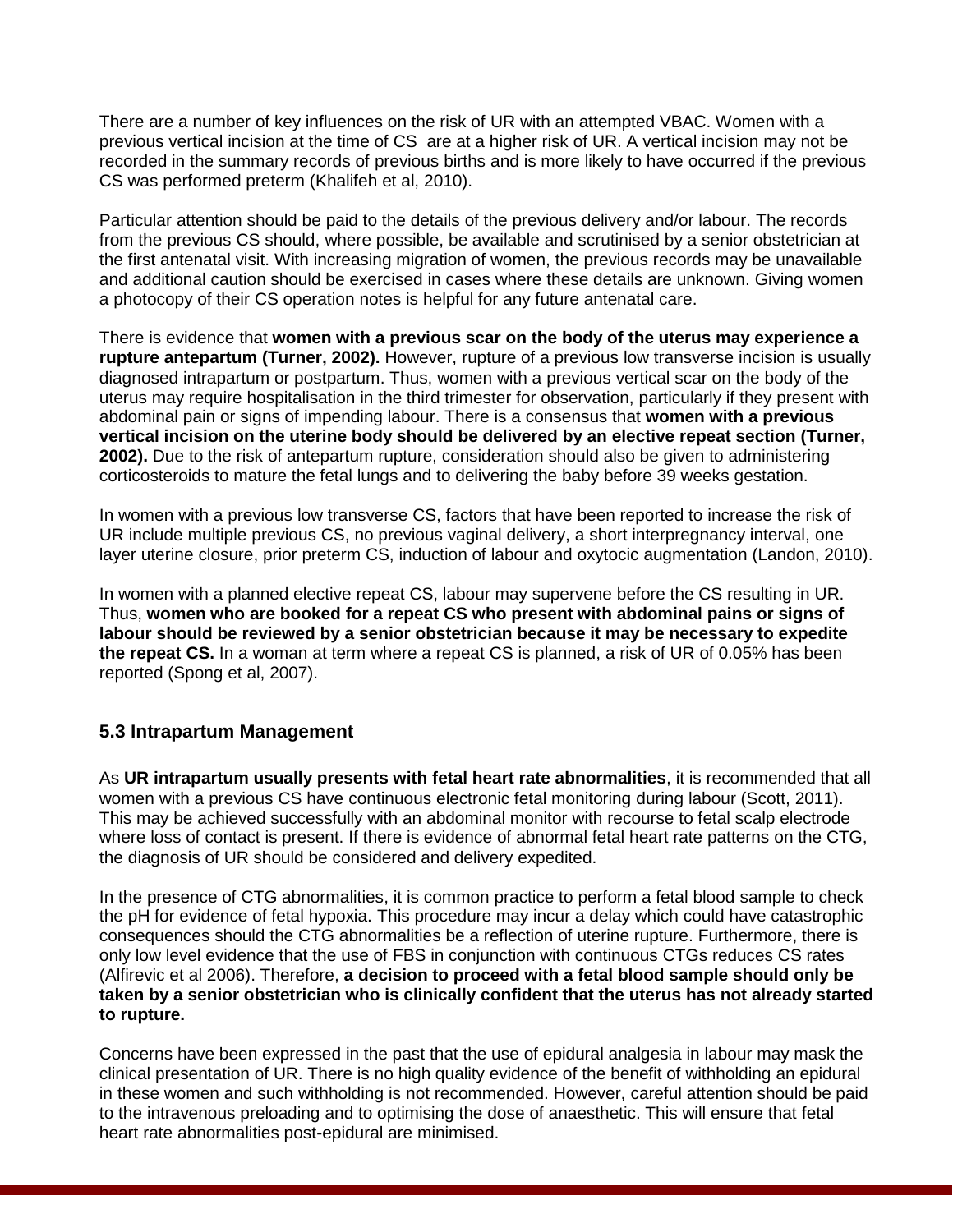The use of oxytocin augmentation in labour may be considered to correct inefficient uterine action, which may occur in women without a previous vaginal delivery. It is, however, associated with a small increase in the risk of UR and, therefore, **oxytocin should only be administered following a full clinical assessment, including vaginal examination, by a senior obstetrician.**

If the uterus starts to rupture, this may be associated with a decrease in the frequency and amplitude of uterine contractions. Starting oxytocin in such circumstances may make a bad situation worse and may increase the possibility of the baby and/or the placenta being expelled into the peritoneal cavity. The use of a colour-coded partogram for women with a previous CS is one way of ensuring a more cautious approach to the use of oxytocin augmentation (Turner, 1997).

If oxytocin augmentation is used because cervical dilatation has been slow, then a repeat vaginal assessment should be planned within two hours of commencing the oxytocin. If there has still been no progress consideration should be given to delivering the baby. In individual circumstances, consideration may be given to setting a time limit for continuing oxytocin augmentation particularly if progress in labour remains slow.

#### <span id="page-7-0"></span>**5.4 Perinatal Risks**

Neither TOLAC or repeat elective CS is without maternal or fetal risk (Patel and Jain, 2010; O'Shea et al, 2010). Assessing risk with TOLAC is complicated because compared with elective CS, a successful VBAC may decrease risks, shorten hospital stay and avoid CS in future pregnancies. An unsuccessful TOLAC requiring an emergency CS, however, may increase risks, lengthen hospital stay and mean that all future deliveries will be by CS. Unfortunately, it is not possible to predict accurately in advance whether a TOLAC will be successful or not.

Elective CS is not without risk to the fetus and may be associated with, for example, respiratory morbidity especially if the elective caesarean section is performed too early or, scalp lacerations due to the scalpel (Morrison et al, 1995). Even if the elective CS is deferred until post-term, neonatal respiratory morbidity may occur.

The overall rate of rupture-related death with a TOLAC is low and has been estimated as 1 in 1000 approximately (Landon et al 2004; Scott et al, 2011). One study reported no serious neonatal morbidity in 78 cases of UR when less than 17 minutes elapsed between a prolonged fetal heart rate abnormality and delivery (Leung AS et al, 1993). In a Dublin study of 4021 women undergoing TOLAC, there were no cases of HIE or intrapartum death (Turner et al, 2006).

A key factor in assessing the fetal risks of UR is the availability of trained obstetric, anaesthetic and paediatric staff in the hospital on a 24 hours a day basis and the ability of the unit to implement a decision to proceed to CS quickly.

#### <span id="page-7-1"></span>**5.5 VBAC rates**

Another key factor in the decision to attempt a TOLAC is the chance of a successful VBAC. Again, these figures must be scrutinised carefully. Interpretation of published VBAC rates must consider the denominator used: specifically whether the VBAC rate is quoted to reflect successful vaginal delivery among women with a prior caesarean, or among women with a prior caesarean who have been selected for a trial of labour.. Thus, a maternity unit may have a high rate of elective repeat CS and only allow a small number of low risk women a TOLAC, yet achieve a "high VBAC" rate in labour. In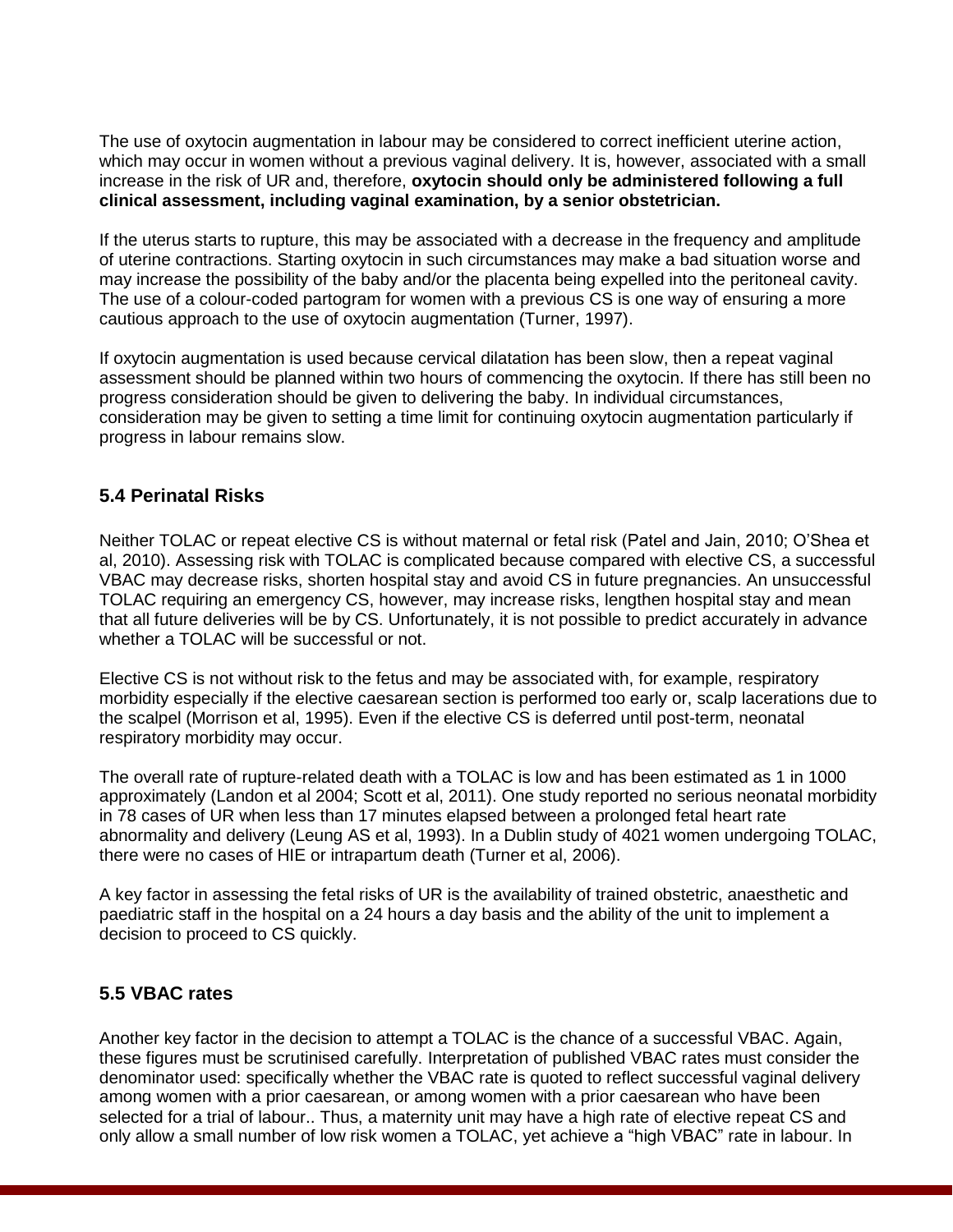Dublin, the VBAC rate with a trial of labour in 2002 was 65% in the National Maternity Hospital and 74% in the Coombe (Annual Clinical Reports, 2002) compared with 73% in the US study (Landon et al, 2004). However, overall 52% of women in the NMH and 61% in the Coombe with a prior CS had a VBAC compared with only 29% in the US study.

There is remarkable variation in the VBAC rates quoted by the different national guidelines varying from 30-51% to 50-85% (Foureur et al, 2010). A lot depends on the selection of women studied. The most important predictor of a successful VBAC is whether the woman has had a previous vaginal delivery or not (Turner, 1997). Another key factor clinically is the favourability of the cervix.

A final decision on the mode of delivery is often best deferred until term. If a woman has had a previous vaginal delivery and the cervix is favourable, then the chances of a successful VBAC are high. If oxytocic agents are not used, the risk of UR is low. The risk-benefit analysis favours a TOLAC.

If a woman has never had a vaginal delivery, the cervix is unfavourable and the baby needs to be delivered soon for obstetric reasons, then the chances of a VBAC are low and the risk of UR may be increased by the use of oxytocic agents. Thus, the risk:benefit analysis is less favourable for a TOLAC. In such circumstances, a repeat elective CS may be the better option. There is no conclusive evidence that suspected macrosomia, a twin pregnancy or a postdated pregnancy preclude a TOLAC (ACOG, 2010).

The previous indication for CS may be a factor in the likelihood of a successful VBAC. Women with a non-recurrent indication for previous elective CS e.g. for breech presentation, have a high chance of VBAC if the presentation is cephalic in the index pregnancy (Coughlan et al, 2002). However, even if the previous CS was for apparent cephalo-pelvic disproportion, rates of VBAC are high in a subsequent pregnancy (Impey and O'Herlihy, 1998).

**Such decision-making is best made in partnership with the woman following a full discussion, which also takes into account a woman's plans for future pregnancies.** The decision may be influenced by the healthcare setting and ideally, in larger maternity units should be informed by the hospital's own rates of UR and VBAC.

#### <span id="page-8-0"></span>**5.6 Induction of labour**

Induction of labour is an option in women with one previous CS but should be reserved for maternal or fetal indications. It is more likely to be successful in women with a previous vaginal delivery (McNally and Turner, 1999).

Induction of labour with one previous CS has been associated with an increased risk of UR (Lydon-Rochelle et al, 2001). However, this study of 20,095 women was based on a computerised data analysis and the individual records of cases of UR were not reviewed for accuracy. Women with a previous vaginal delivery were also excluded. A more recent multicenter study of 33,699 women undergoing a TOLAC found that the risk of UR was 0.4% for spontaneous labour, 0.9% for augmented labour, 1.1% for induction with oxytocin alone and 1.4% for induction with prostaglandin with or without oxytocin (Grobman et al, 2007).

However, the increased UR rate was observed only in women undergoing induction with no prior vaginal delivery  $(1.5%)$  and not in women with a prior vaginal delivery  $(0.8%)$ ,  $(p=0.02)$ . Thus, induction of labour in a woman without a previous vaginal delivery is less likely to result in UR and more likely to result in a VBAC.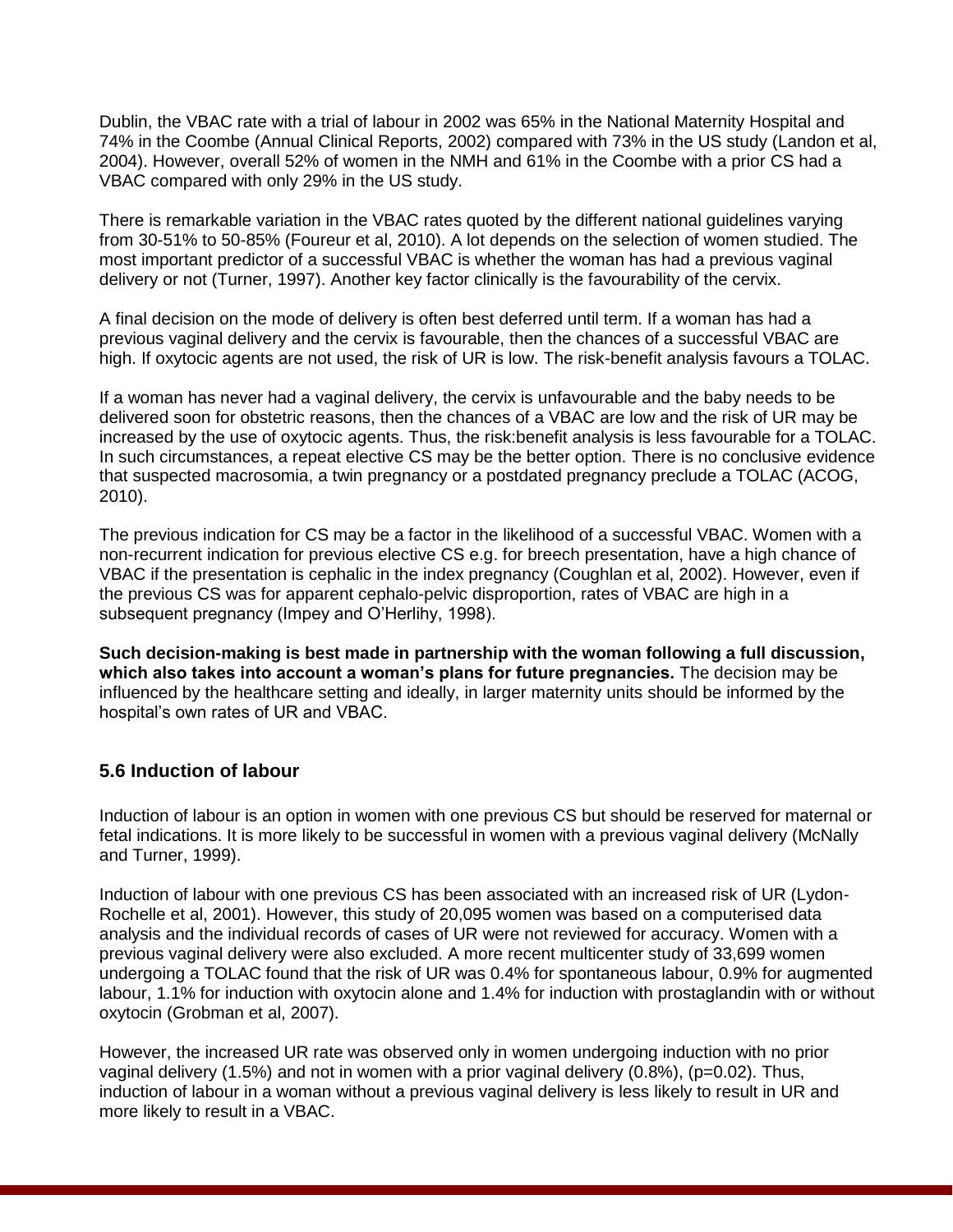The use of vaginal prostaglandin to induce labour in women with one previous CS is controversial (Scott, 2011). While early reports were reassuring, there is now an emerging consensus that caution should be exercised especially with the sequential use of prostaglandin and oxytocin. This is reflected in the more recent ACOG and RCOG guidelines. Particular caution should be exercised with misoprostol (prostaglandin E1).

In a woman with an unfavourable cervix, no previous vaginal delivery and a single previous CS the increased risk of UR must be balanced against the lower chances of a successful VBAC.

#### <span id="page-9-0"></span>**5.7 Postpartum Care**

In women with a previous CS, **UR may present with a primary postpartum haemorrhage that is either concealed intrabdominally or revealed vaginally.** The possibility of a UR should be considered early if the woman presents with clinical shock, an acute abdomen or postpartum haemorrhage unresponsive to oxytocics.

The practice of examining the integrity of the previous caesarean section scar by transcervical manual examination after a successful VBAC is no longer recommended. Indeed, it runs the risk of causing the problem it is intended to diagnose (Turner, 2002).

Arrangements should also be made, ideally with the same consultant, to ensure continuity of care, for the woman to be reviewed one month postpartum to allow for further discussion, including her plans for any future pregnancies. It is also recommended that the public health nurse and her general practitioner are kept informed of any serious complications.

#### <span id="page-9-1"></span>**5.8 Delivery after two or more caesarean sections**

It is normal practice to advise women with two or more previous CS to have a repeat elective CS at term because there are concerns about an increased risk of UR with multiple prior caesareans (Turner, 2002; Landon 2010). Studies on this subject in women with >1 previous CS are limited, and the risks of UR may be less in women with a history of a prior vaginal delivery or a successful VBAC (Landon, 2010).

In individual circumstances where a woman strongly desires a trial of labour after two previous CS, it may be considered. If the head is engaged, if the cervix is favourable, if there is a history of a prior vaginal delivery and if labour starts spontaneously the risk of a successful VBAC may be high and the risk of UR may be low. However, the risks and benefits of a TOLAC in such cases should be documented antenatally in the notes. There is also a case for not using oxytocic agents either to induce or augment labour in such circumstances (Turner, 2002). Women with >1 previous CS should also be advised to attend their maternity hospital early if they experience any abdominal pains or signs of labour.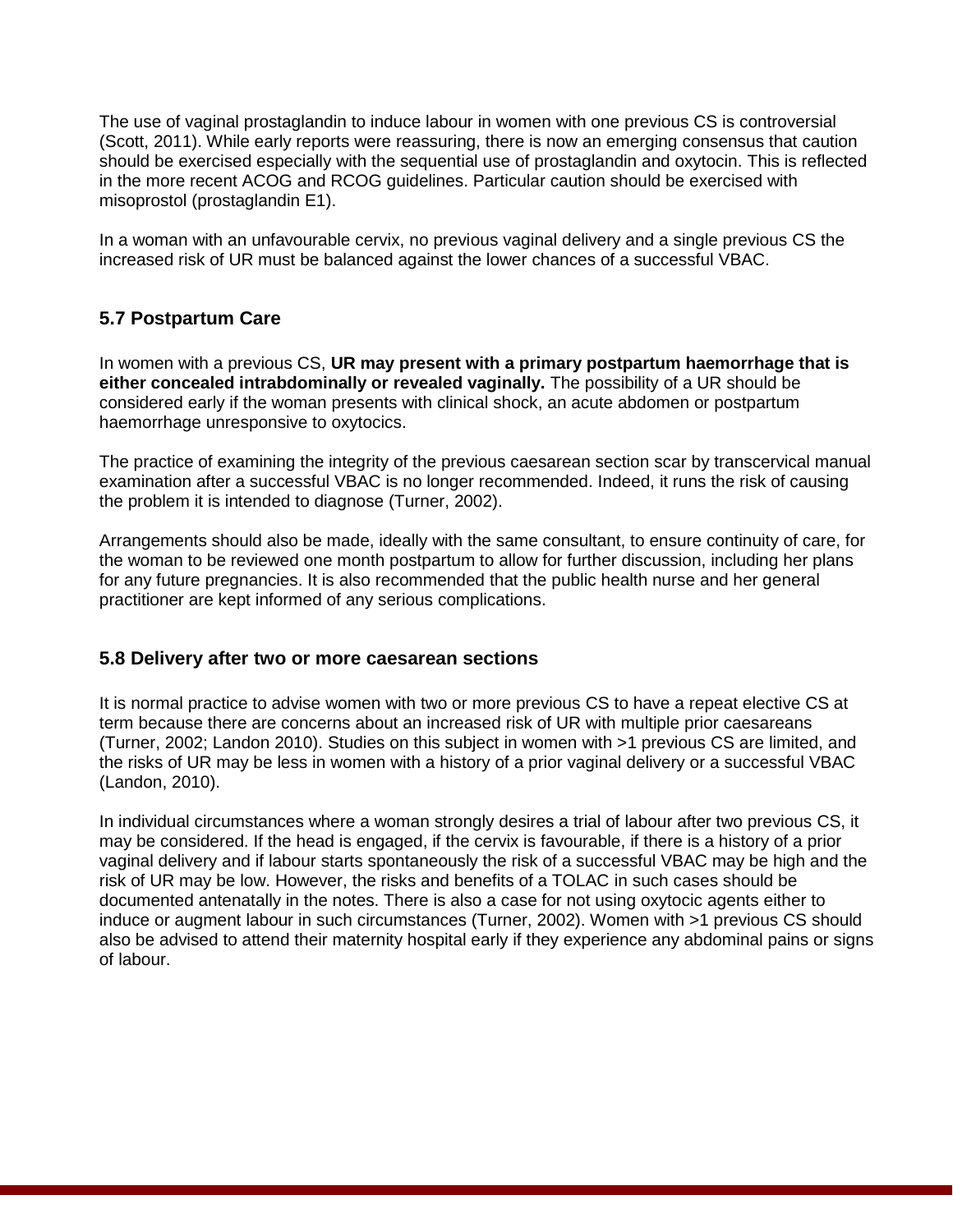### <span id="page-10-0"></span>**6. References**

Alfirevic Z, Devane D, Gyte GML.

Continuous cardiotocography (CTG) as a form of electronic fetal monitoring (EFM) for fetal assessment during labour. Cochrane Database of Systematic Reviews 2006, Issue 3. Art. No.: CD006066. DOI: 10.1002/14651858.CD006066.

American College of Obstetricians and Gynecologists. Vaginal birth after previous cesaraean delivery. Practice Bulletin No. 115. Obstet Gynecol 2010;116:450-63.

Bujold E. Evaluating professional society. Guidelines on vaginal birth after cesarean section. Semin Perinatol 2010;34:314-7.

#### [Coughlan C,](http://www.ncbi.nlm.nih.gov/pubmed?term=%22Coughlan%20C%22%5BAuthor%5D) [Kearney R,](http://www.ncbi.nlm.nih.gov/pubmed?term=%22Kearney%20R%22%5BAuthor%5D) [Turner](http://www.ncbi.nlm.nih.gov/pubmed?term=%22Turner%20MJ%22%5BAuthor%5D) MJ.

What are the implications for the next delivery in primigravidae who have an elective caesarean section for breech presentation? [BJOG.](http://www.ncbi.nlm.nih.gov/pubmed?term=Coughlan%20C%20tURNER) 2002;109:624-6.

Craigin EB. Conservatism in obstetrics. NY Med J 1916;CIV:1-3.

Dodd JM, Crowther CA, Huertas E, Guise JM, Horey D. Planned elective repeat caesarean section versus planned vaginal birth for women with a previous caesarean birth. The Cochrane Database of Systematic Reviews 2004, Issue 4. Art. No. CD004224.

Foureur M, Ryan CL, Nicholl M, Horner C. Inconsistent evidence: analysis of six national guidelines for vaginal birth after cesarean section. Birth 2010;37:3-10

Grobman WA, Gilbert S, Landon MB, Spong CY, Leveno KJ, Rouse DJ, et al. Outcomes of induction of labor after one prior cesarean. Obstet Gynecol 2007;109:262-9.

Guise JM, Eden K, Emeis C, Denman MA, Marshall M, Fu R et al. Vaginal birth after cesarean: new insights. Evidence Reports/Technology Assessments No. 191 (Prepared by the Oregan Health and Science University Evidence-based practice center under contract no. 290- 2007-10057-I.) AHRQ Publication no. 10-E003, Rockville (MD): Agency for Healthcare Reaserch and Quality; March 2010.

Impey L, O'Herlihy C. [First delivery after cesarean delivery for strictly defined cephalopelvic disproportion.](http://www.ncbi.nlm.nih.gov/pubmed/9794672) Obstet Gynecol. 1998;92:799-803.

Khalifeh A, Farah N, Turner MJ. An audit of caesarean sections for Very Low Birth Weight babies (VLBW) J Obstet Gynaecol 2010;30:261-3.

Landon MB, Hauth JC, Leveno KJ, Sping CY, Leindecker S, Varner MW et al.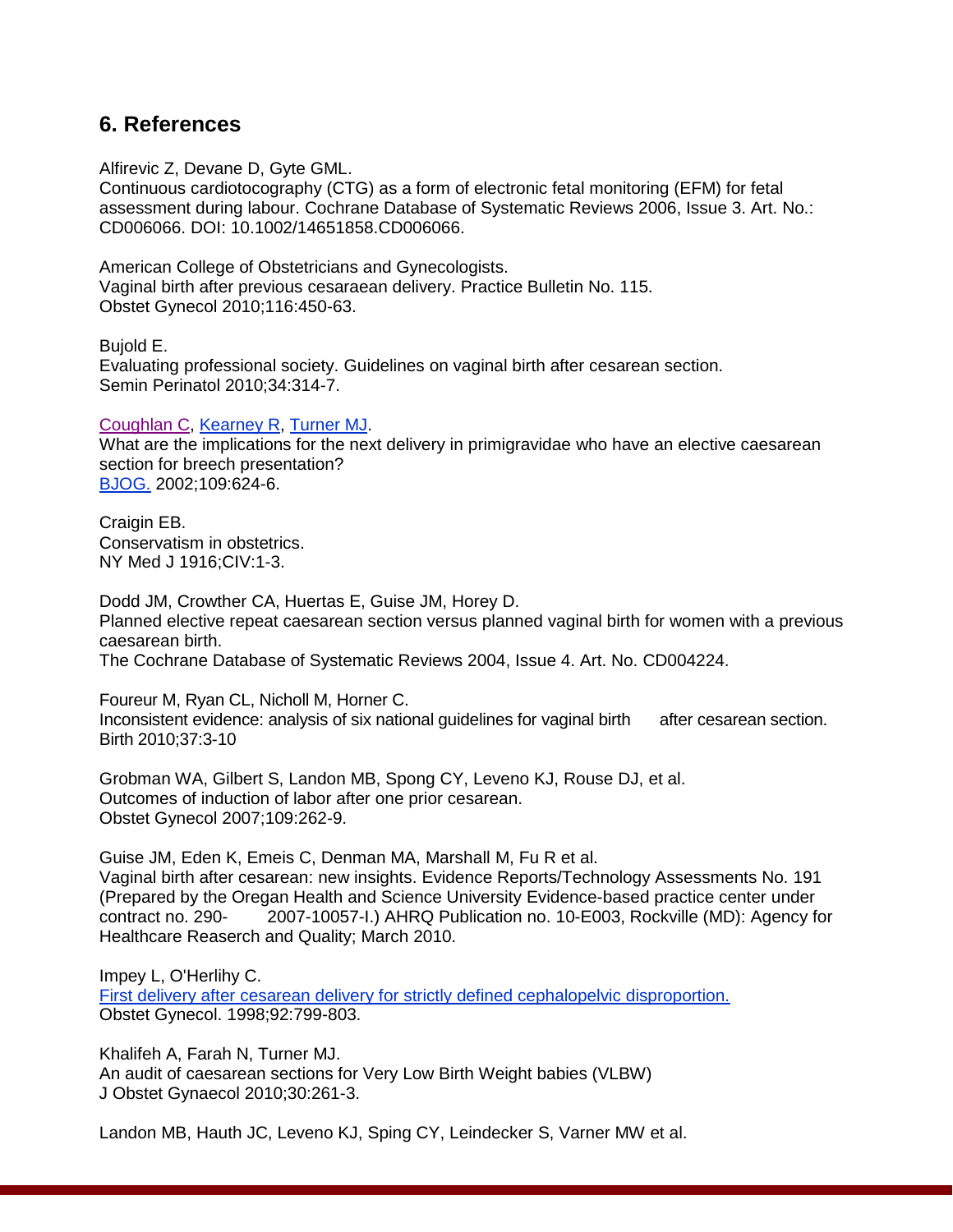Maternal and perinatal outcomes associated with a trial of labor after prior cesarean delivery. N Engl J Med 2004;351:2581-9.

Landon MB.

Predicting uterine rupture in women undergoing a trial of labor after prior cesarean delivery. Agency for Healthcare Research and Quality Publication, No 10-E001, March 2010

Leung AS, Leung EK, Paul RH. Uterine rupture after previous cesarean delivery: maternal and fetal consequences. Am J Obstet Gynecol 1993;169:945-50

Lydon-Rochelle M, Holt VL, Easterling TR, Martin DP. Risk of uterine rupture during labor among women with a prior cesarean delivery. N Engl J Med 2001;345:3-8.

Martel MJ, MacKinnon CJ; Clinical Practice Obstetrics Committee, Society of Obstetricians and Gynecologists of Canada. Clinical Practice Guideline No. 155. Guidelines for vaginal birth after previous caesarean birth. J Obstet Gynaecol Can 2005;164-74.

McMahon MJ, Luther ER, Bowes WA Jr, Olshen AF. Comparison of a trail of labor with an elective second cesarean section. N Engl J Med 1996;335:689-95.

McNally OM, Turner MJ. [Induction of labour after 1 previous Caesarean section.](http://www.ncbi.nlm.nih.gov/pubmed/10687757) Aust N Z J Obstet Gynaecol. 1999;39:425-9.

Morrison JJ, Rennie JM, Milton PJ. Neonatal respiratory morbidity and mode of delivery at term: influence of timing of elective caesarean section.

Br J Obstet Gynaecol 1995;102:101-6.

Murthy K, Grobman WA, Lee TA, Holl JL. Association between rising professional liability insurance premiums and primary cesarean delivery rates.

Obstet Gynecol 2007;110:1264-9.

National Institutes of Health. NIH Consensus Development Conference: Vaginal birth after cesarean: new insights. Consensus Development Conference Statement. March 8-10, 2010. Available at [http://consensus.nih.gov/2010/images/vbac/vbac\\_statement.pdf](http://consensus.nih.gov/2010/images/vbac/vbac_statement.pdf)

Odibo AO, Macones GA. Current concepts regarding vaginal birth after cesarean delivery. Curr Opin Obstet Gynecol 2003;15:479-82.

O'Shea TM, Klebanoff MA, Signore C. Delivery after previous cesarean: long-term outcomes in the child. Semin Perinatol 2010;34:281-92

Patel RM, Jain L.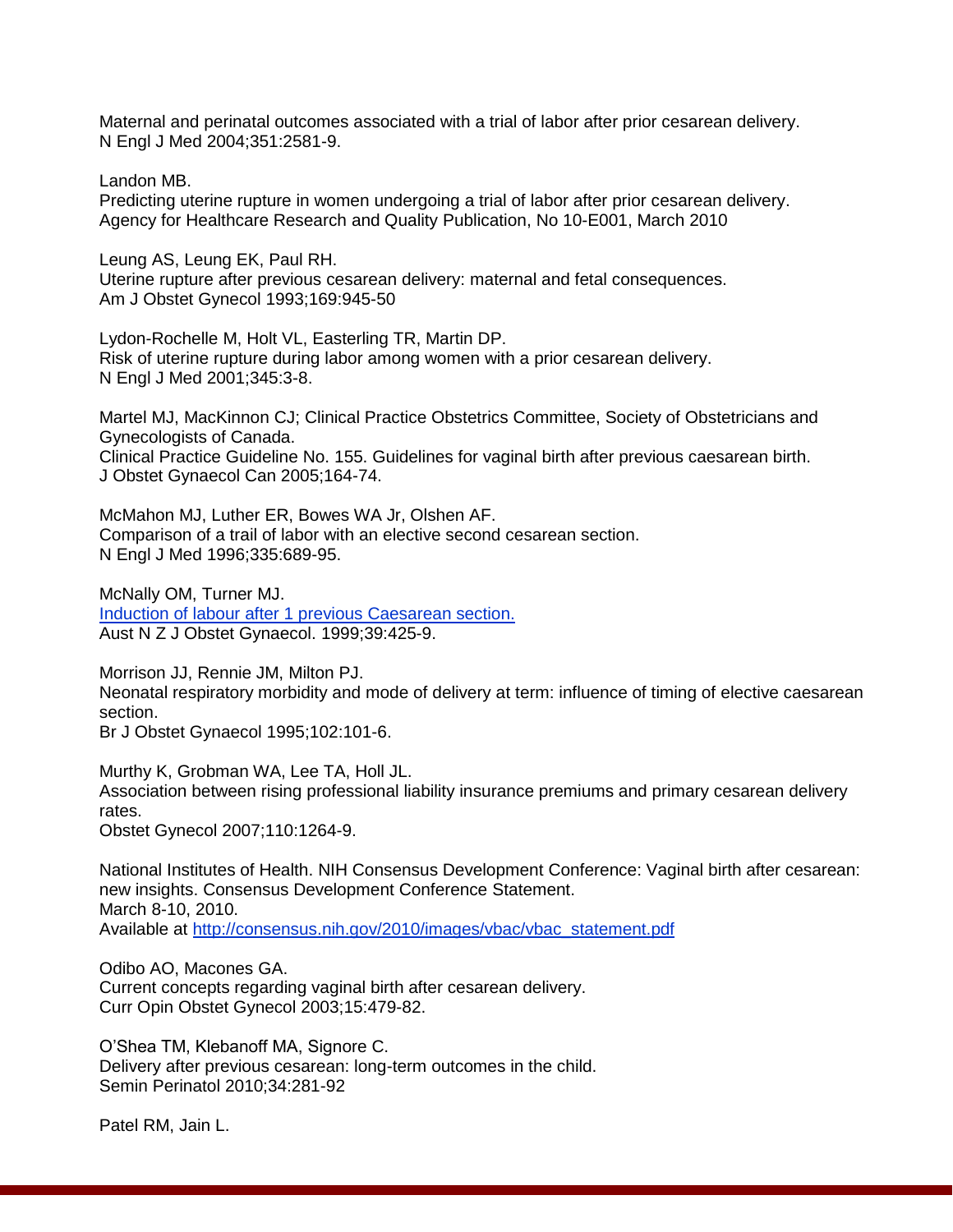Delivery after previous cesarean: short-term perinatal outcomes. Semin Perinatol 2010;34:272-80

Queenan JT. How to stop the relentless rise in cesarean deliveries. Obstet Gynecol 2011;118:199-200.

Royal College of Obstetricians and Gynaecologists. Green-top Guideline No. 45. Birth after previous caesarean birth. 2007:1-17.

Scott JR Vaginal birth after cesarean delivery. A common-sense approach. Obstet Gynecol 2011;118:342-50.

Silver RM, Landon MB, Rouse DJ, Leveno KJ, Spong CY, Thom EA et al. Maternal morbidity association with multiple repeat cesarean delivery. Obstet Gynecol 2006;107:1226-32.

Solhiem KN, Esakoff TF, Little SE, Cheng YW, Sparks TN, Caughey AB. The effect of cesarean delivery rates on future incidence of placenta previa, placenta accreta, and maternal mortality. J Maternal Fetal Neonatal Med 2011 [Epub ahead of print]

Spong CY, Landon MB, Gilbert S, Rouse DJ, Leveno KJ, Varner MW et al. Risk of uterine rupture and adverse perinatal outcome at term after cesarean delivery. Obstet Gynecol 2007;110:801-7.

The Royal Australian and New Zealand College of Obstetricians and Gynaecologists. Planned vaginal birth after caesarean section (Trial of labour) July 2010

Turner MJ. Delivery after one previous cesarean section. Am J Obstet Gynecol 1997;176:741-4.

Turner MJ Uterine Rupture. Best Pract Res Clin Obstet Gynaecol 2002;16:69-79.

Turner MJ, Agnew G, Langan H. Uterine rupture and labour after a previous low transverse caesarean section. BJOG 2006;113:729-32.

Turner MJ. Vaginal birth after cesarean section (letter). Obstet Gynecol 2011 (in press)

WHO systematic review of maternal mortality and morbidity: the prevalence of uterine rupture. BJOG 2005;112:1221-8.